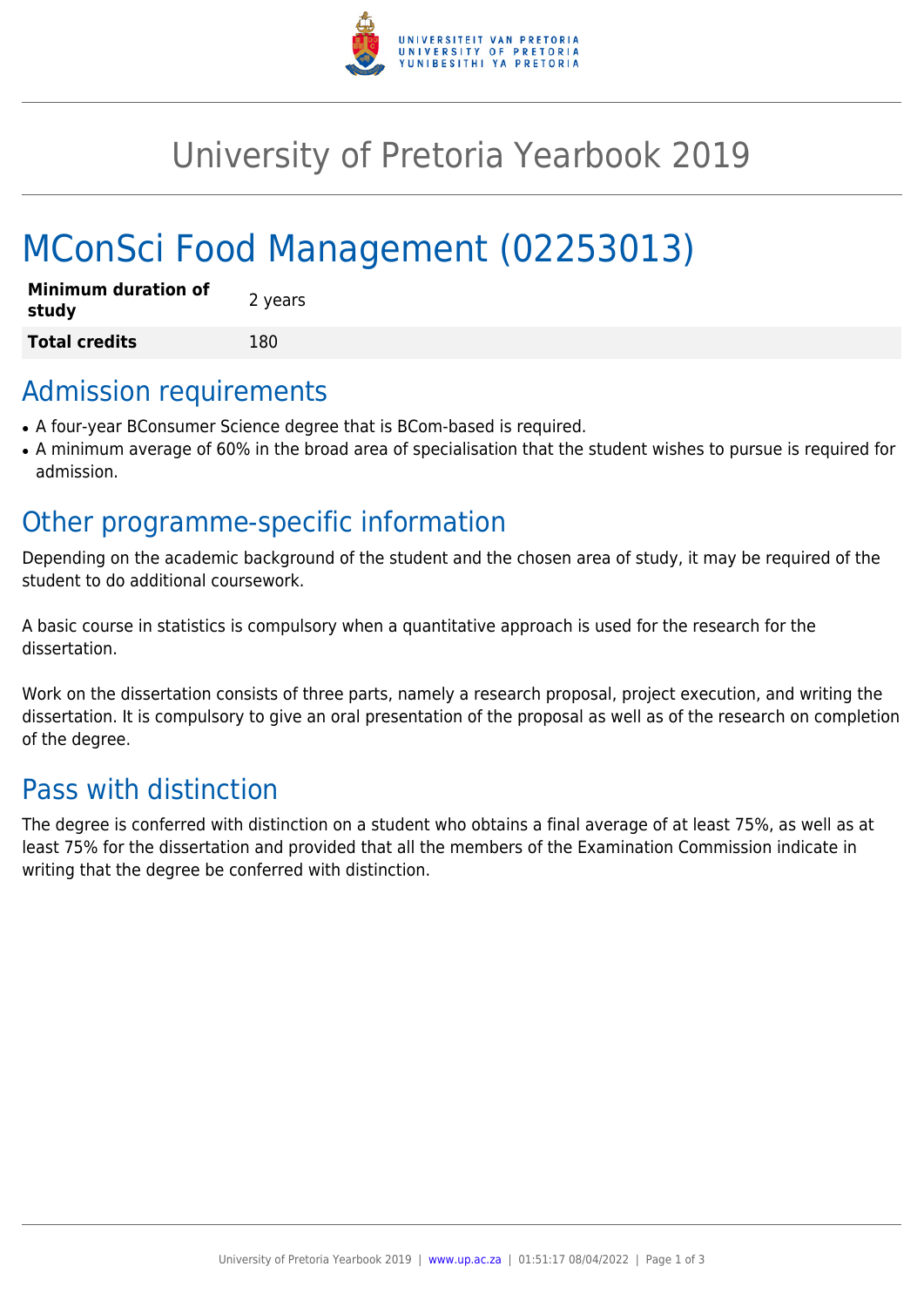

## Curriculum: Year 1

**Minimum credits: 180**

#### **Core modules**

#### **Dissertation: Consumer science 890 (VBR 890)**

| <b>Module credits</b>         | 180.00                            |
|-------------------------------|-----------------------------------|
| <b>Prerequisites</b>          | No prerequisites.                 |
| Language of tuition           | Module is presented in English    |
| <b>Department</b>             | <b>Consumer and Food Sciences</b> |
| <b>Period of presentation</b> | Year                              |